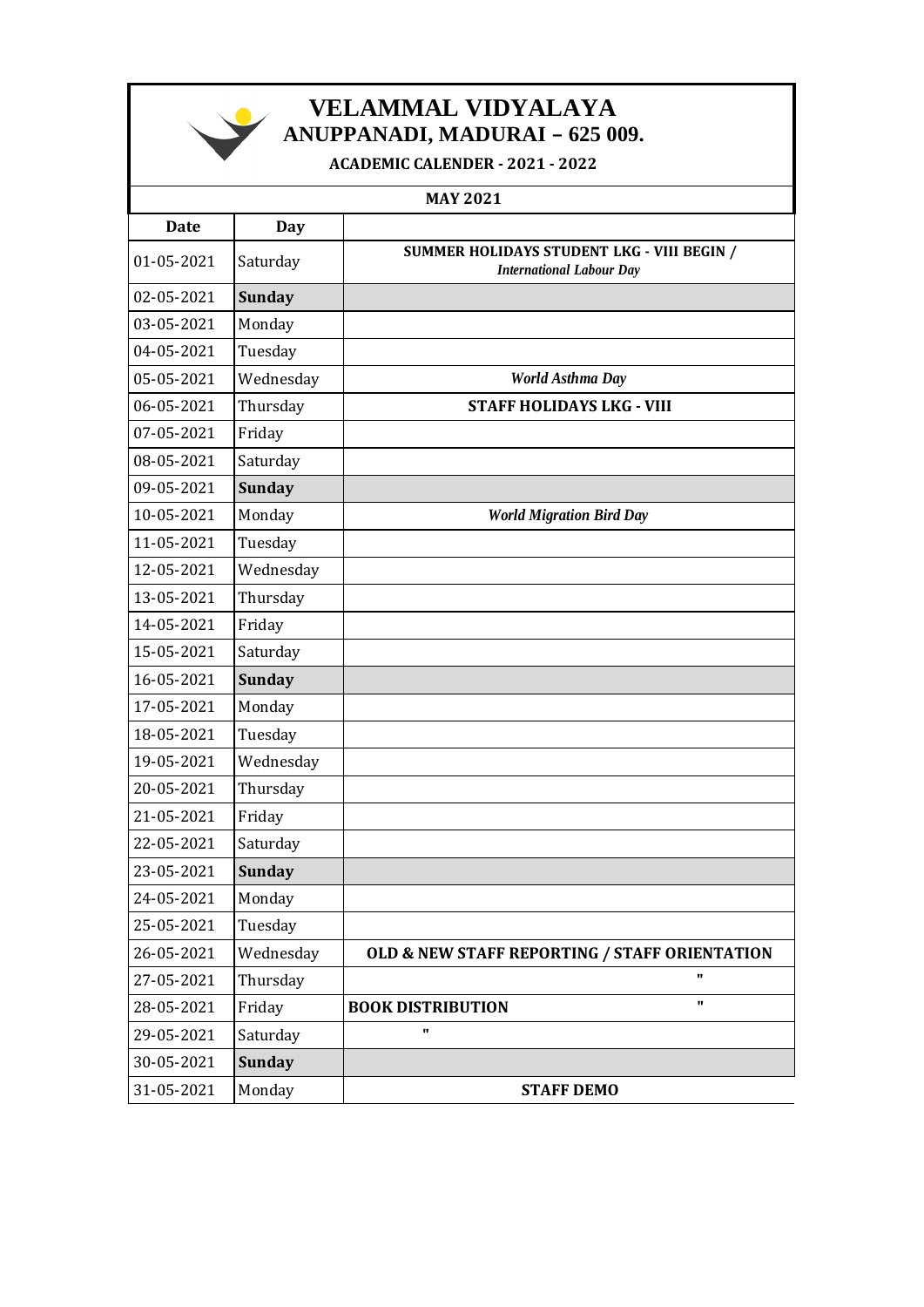| <b>JUNE - 2021</b>                 |               |                                                                                              |
|------------------------------------|---------------|----------------------------------------------------------------------------------------------|
| Date                               | Day           |                                                                                              |
| 01-06-2021                         | Tuesday       |                                                                                              |
| 02-06-2021                         | Wednesday     |                                                                                              |
| 03-06-2021                         | Thursday      |                                                                                              |
| 04-06-2021                         | Friday        | <b>SCHOOL REOPENS III To IX</b>                                                              |
| 05-06-2021                         | Saturday      | <b>World Environment Day</b>                                                                 |
| 06-06-2021                         | <b>Sunday</b> |                                                                                              |
| 07-06-2021                         | Monday        | <b>DIAGNOSTIC TEST Std IX</b>                                                                |
| 08-06-2021                         | Tuesday       | <b>World Ocean Day</b>                                                                       |
| 09-06-2021                         | Wednesday     |                                                                                              |
| 10-06-2021                         | Thursday      | <b>SCHOOL REOPENS - UKG To Std II /</b><br><b>International Level Crossing Awareness Day</b> |
| 11-06-2021                         | Friday        |                                                                                              |
| 12-06-2021                         | Saturday      | <b>DIAGNOSTIC TEST - PRIMARY &amp; MIDDLE</b>                                                |
| 13-06-2021                         | <b>Sunday</b> |                                                                                              |
| 14-06-2021                         | Monday        | <b>SCHOOL REOPENS - JKG</b>                                                                  |
| 15-06-2021                         | Tuesday       |                                                                                              |
| 16-06-2021                         | Wednesday     | DIAGNOSTIC TEST - Std I & II                                                                 |
| 17-06-2021                         | Thursday      |                                                                                              |
| 18-06-2021                         | Friday        | <b>Student Council Election</b>                                                              |
| 19-06-2021                         | Saturday      |                                                                                              |
| 20-06-2021                         | <b>Sunday</b> |                                                                                              |
| 21-06-2021                         | Monday        | <b>INVESTITURE CEREMONY / International Day of YOGA</b>                                      |
| 22-06-2021                         | Tuesday       |                                                                                              |
| 23-06-2021                         | Wednesday     |                                                                                              |
| 24-06-2021                         | Thursday      |                                                                                              |
| 25-06-2021                         | Friday        |                                                                                              |
| 26-06-2021                         | Saturday      | <b>Month End Holiday</b>                                                                     |
| 27-06-2021                         | <b>Sunday</b> |                                                                                              |
| 28-06-2021                         | Monday        |                                                                                              |
| 29-06-2021                         | Tuesday       |                                                                                              |
| 30-06-2021                         | Wednesday     |                                                                                              |
| <b>VKP Public Speaking Contest</b> |               |                                                                                              |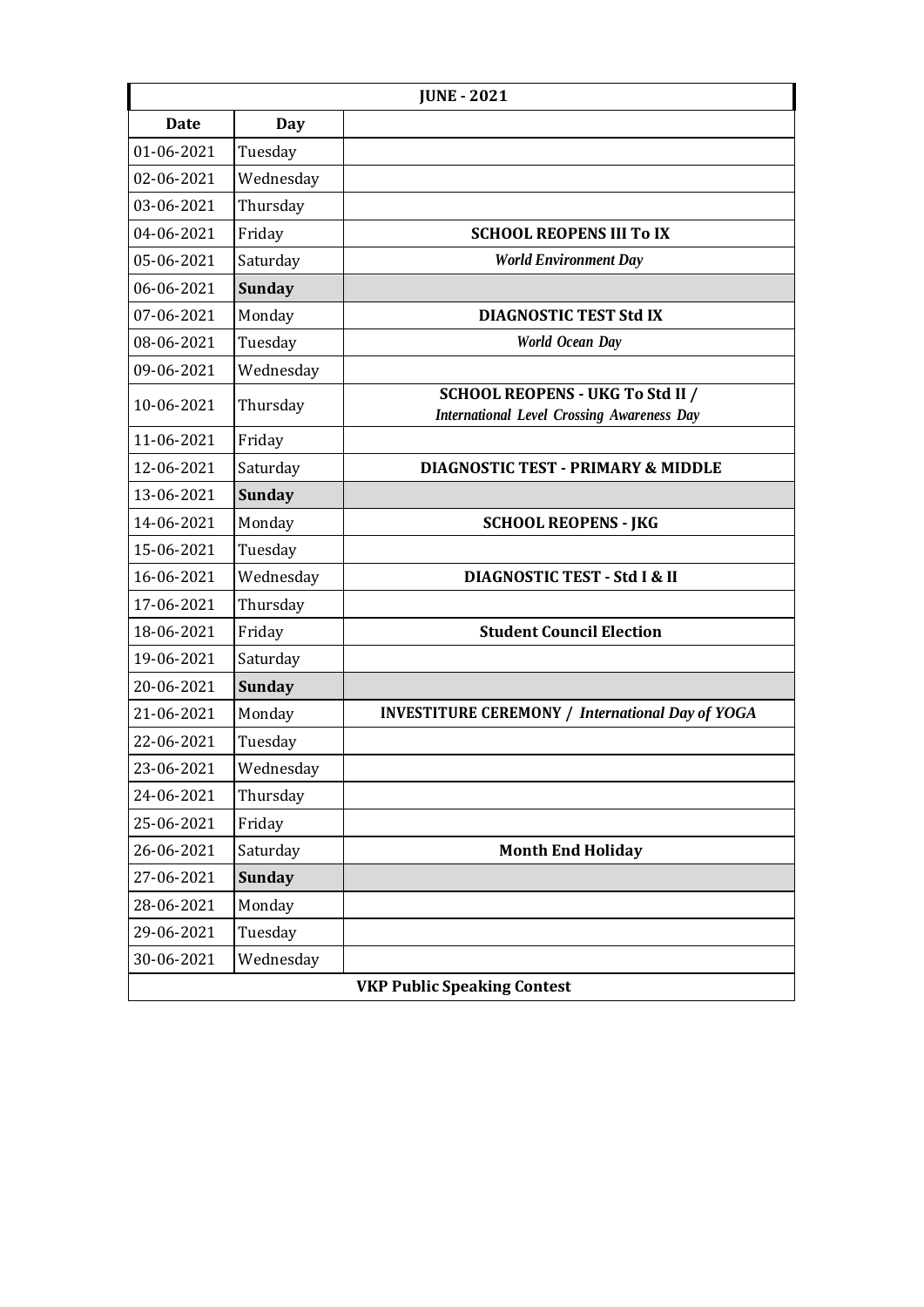| <b>JULY-2021</b>          |               |                              |
|---------------------------|---------------|------------------------------|
| 01-07-2021                | Thursday      | <b>National Doctor's Day</b> |
| 02-07-2021                | Friday        |                              |
| 03 July 2021              | Saturday      |                              |
| 04 July 2021              | <b>Sunday</b> |                              |
| 05 July 2021              | Monday        |                              |
| 06 July 2021              | Tuesday       |                              |
| 07 July 2021              | Wednesday     |                              |
| 08 July 2021              | Thursday      |                              |
| 09 July 2021              | Friday        |                              |
| 10 July 2021              | Saturday      |                              |
| 11 July 2021              | <b>Sunday</b> | <b>World Population Day</b>  |
| 12 July 2021              | Monday        | <b>PT-1 BEGINS</b>           |
| 13 July 2021              | Tuesday       | $\blacksquare$               |
| 14 July 2021              | Wednesday     | $\mathbf{u}$                 |
| 15 July 2021              | Thursday      | $\mathbf{u}$                 |
| 16 July 2021              | Friday        | <b>PT-1 ENDS</b>             |
| 17 July 2021              | Saturday      | <b>Club Activity</b>         |
| 18 July 2021              | <b>Sunday</b> |                              |
| 19 July 2021              | Monday        |                              |
| 20 July 2021              | Tuesday       |                              |
| 21 July 2021              | Wednesday     | <b>Bakrid</b>                |
| 22 July 2021              | Thursday      |                              |
| 23 July 2021              | Friday        |                              |
| 24 July 2021              | Saturday      |                              |
| 25 July 2021              | <b>Sunday</b> |                              |
| 26 July 2021              | Monday        |                              |
| 27 July 2021              | Tuesday       |                              |
| 28 July 2021              | Wednesday     |                              |
| 29 July 2021              | Thursday      |                              |
| 30 July 2021              | Friday        |                              |
| 31 July 2021              | Saturday      |                              |
| <b>VKP Debate Contest</b> |               |                              |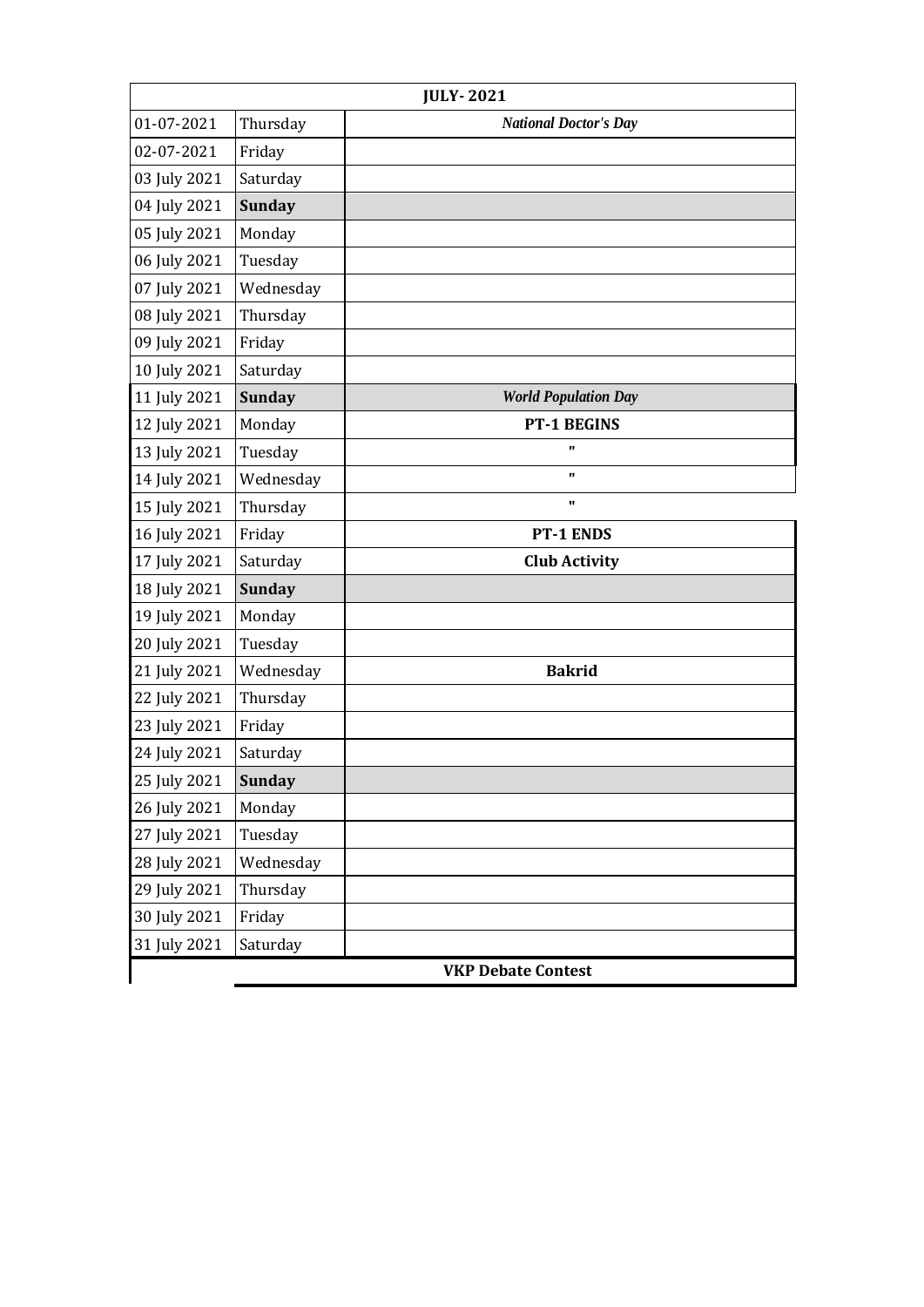| <b>AUGUST - 2021</b>     |               |                              |
|--------------------------|---------------|------------------------------|
| 01-08-2021               | <b>Sunday</b> |                              |
| 02-08-2021               | Monday        |                              |
| 03-08-2021               | Tuesday       |                              |
| 04-08-2021               | Wednesday     | $CAT - 1$                    |
| 05-08-2021               | Thursday      |                              |
| 06-08-2021               | Friday        |                              |
| 07-08-2021               | Saturday      | <b>National Handloom Day</b> |
| 08-08-2021               | <b>Sunday</b> |                              |
| 09-08-2021               | Monday        |                              |
| 11-08-2021               | Wednesday     |                              |
| 12-08-2021               | Thursday      |                              |
| 13-08-2021               | Friday        |                              |
| 14-08-2021               | Saturday      | <b>Club Activity</b>         |
| 15-08-2021               | <b>Sunday</b> | <b>INDEPENDENCE DAY</b>      |
| 16-08-2021               | Monday        |                              |
| 17-08-2021               | Tuesday       |                              |
| 18-08-2021               | Wednesday     |                              |
| 19-08-2021               | Thursday      |                              |
| 20-08-2021               | Friday        | <b>Muharram</b>              |
| 21-08-2021               | Saturday      |                              |
| 22-08-2021               | <b>Sunday</b> |                              |
| 23-08-2021               | Monday        | <b>PT II BEGINS</b>          |
| 24-08-2021               | Tuesday       | $\mathbf{u}$                 |
| 25-08-2021               | Wednesday     | $\mathbf{u}$                 |
| 26-08-2021               | Thursday      |                              |
| 27-08-2021               | Friday        | $\mathbf{u}$                 |
| 28-08-2021               | Saturday      | PT II ENDS                   |
| 29-08-2021               | <b>Sunday</b> | <b>National Sports Day</b>   |
| 30-08-2021               | <b>Monday</b> | <b>KRISHNA JAYANTHI</b>      |
| 31-08-2021               | Tuesday       |                              |
| <b>VKP Sloga Contest</b> |               |                              |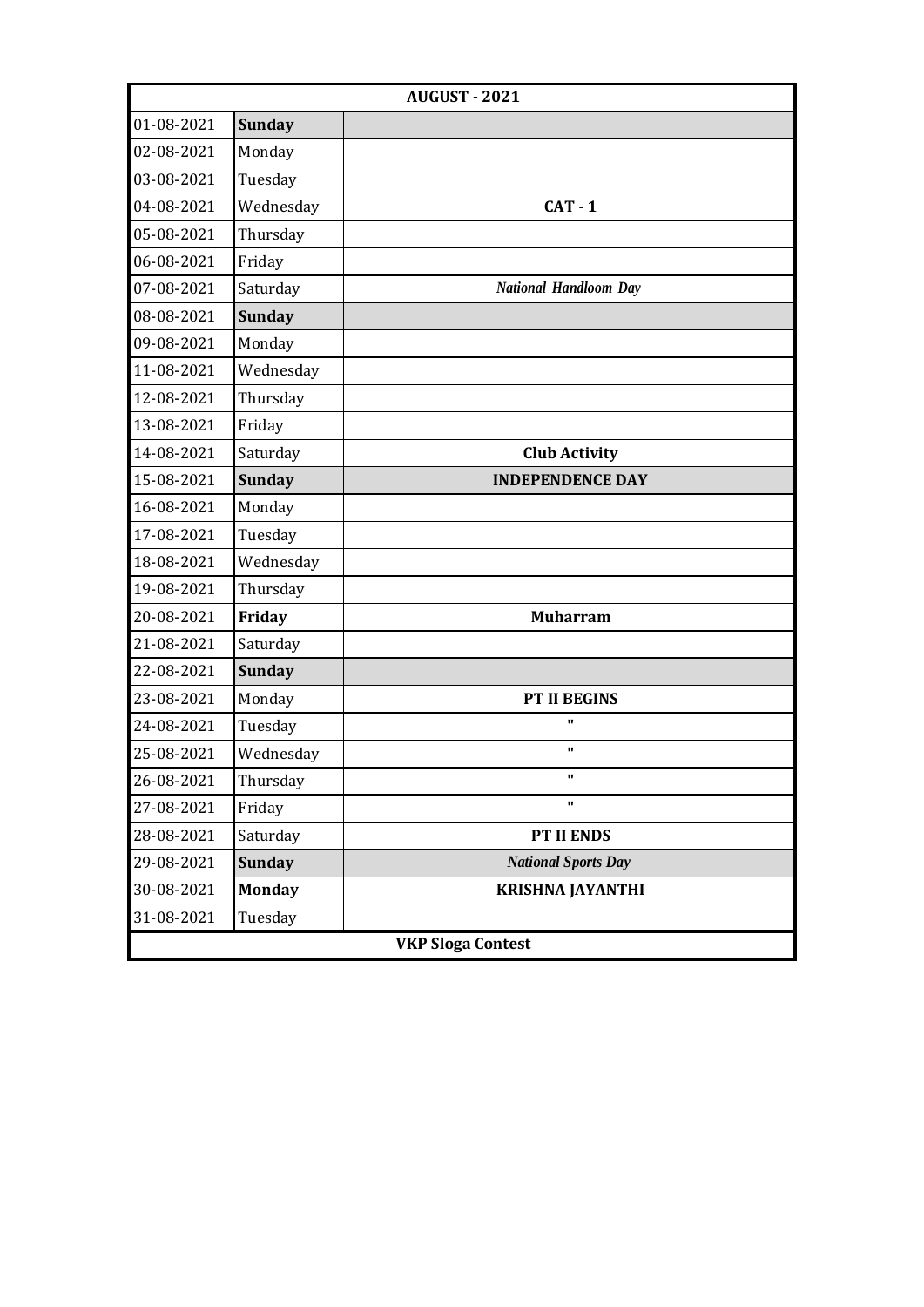|                                | <b>SEPTEMBER-2021</b> |                                                                      |  |
|--------------------------------|-----------------------|----------------------------------------------------------------------|--|
| 01-09-2021                     | Wednesday             |                                                                      |  |
| 02-09-2021                     | Thursday              |                                                                      |  |
| 03-09-2021                     | Friday                |                                                                      |  |
| 04-09-2021                     | Saturday              |                                                                      |  |
| 05-09-2021                     | <b>Sunday</b>         | <b>National Teacher's Day</b>                                        |  |
| 06-09-2021                     | Monday                |                                                                      |  |
| 07-09-2021                     | Tuesday               |                                                                      |  |
| 08-09-2021                     | Wednesday             | <b>GRAMMAR CAPSULE - I /International Literacy Day</b>               |  |
| 09-09-2021                     | Thursday              |                                                                      |  |
| 10-09-2021                     | Friday                | Vinayagar Chathurthi                                                 |  |
| 11-09-2021                     | Saturday              |                                                                      |  |
| 12-09-2021                     | <b>Sunday</b>         |                                                                      |  |
| 13-09-2021                     | Monday                |                                                                      |  |
| 14-09-2021                     | Tuesday               | <b>National Hindi Diwas</b>                                          |  |
| 15-09-2021                     | Wednesday             | <b>MT Portion Completion /</b><br><b>International Democracy Day</b> |  |
| 16-09-2021                     | Thursday              | <b>International Day for Preservation of Ozone Layer</b>             |  |
| 17-09-2021                     | Friday                |                                                                      |  |
| 18-09-2021                     | Saturday              | <b>Academic Inspection / Club Activity</b>                           |  |
| 19-09-2021                     | <b>Sunday</b>         |                                                                      |  |
| 20-09-2021                     | Monday                | <b>MID TEST REVISION</b>                                             |  |
| 21-09-2021                     | Tuesday               | $\boldsymbol{\mathsf{r}}$<br><b>World Alzeimer's Day</b>             |  |
| 22-09-2021                     | Wednesday             | $\mathbf{u}$                                                         |  |
| 23-09-2021                     | Thursday              | $\mathbf{u}$                                                         |  |
| 24-09-2021                     | Friday                | $\mathbf{u}$                                                         |  |
| 25-09-2021                     | Saturday              | $\mathbf{u}$                                                         |  |
| 26-09-2021                     | <b>Sunday</b>         |                                                                      |  |
| 27-09-2021                     | Monday                | World Tourism Day / International Day of Deaf                        |  |
| 28-09-2021                     | Tuesday               | World Heart Day / World Rabies Day                                   |  |
| 29-09-2021                     | Wednesday             |                                                                      |  |
| 30-09-2021                     | Thursday              | $\mathbf{u}$                                                         |  |
| <b>VKP Handwriting Contest</b> |                       |                                                                      |  |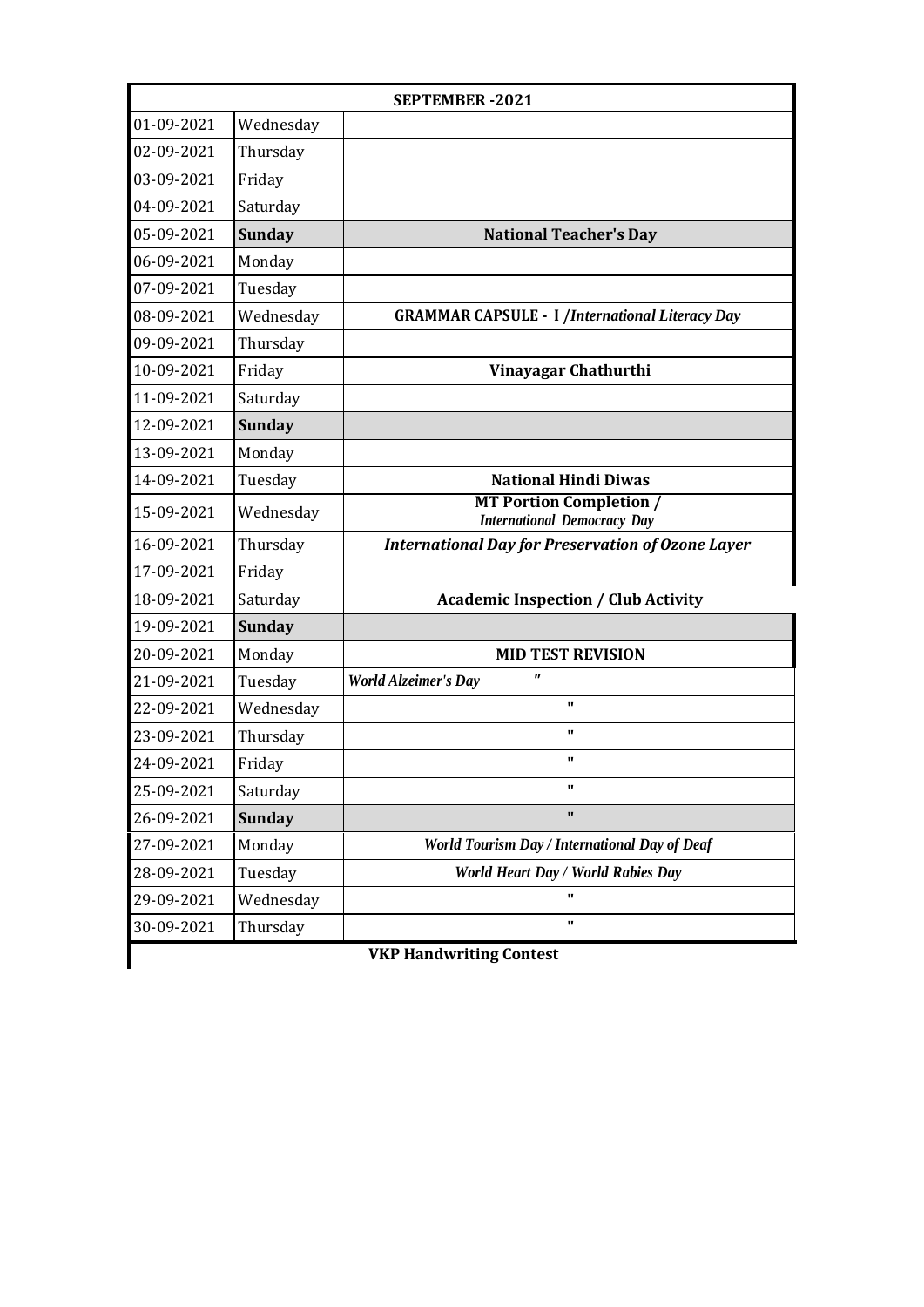| OCTOBER -2021                 |                 |                                                            |
|-------------------------------|-----------------|------------------------------------------------------------|
| 01-10-2021                    | Friday          | MID TEST BEGINS / International Day of Older Persons       |
| 02-10-2021                    | Saturday        | Gandhi Jayanthi / International Non - Violence Day         |
| 03-10-2021                    | <b>Sunday</b>   | <b>World Habitat Day</b>                                   |
| 04-10-2021                    | Monday          | <b>World Animal Day</b>                                    |
| 05-10-2021                    | Tuesday         | $\blacksquare$                                             |
| 06-10-2021                    | Wednesday       | $\mathbf{u}$                                               |
| 07-10-2021                    | Thursday        | "                                                          |
| 08-10-2021                    | Friday          | <b>Indian Air force Day</b>                                |
| 09-10-2021                    | Saturday        | <b>World Post Day</b>                                      |
| 10-10-2021                    | <b>Sunday</b>   |                                                            |
| 11-10-2021                    | Monday          | International Day of the Girld Child                       |
| 12-10-2021                    | Tuesday         |                                                            |
| 13-10-2021                    | Wednesday       | <b>MID TEST ENDS</b>                                       |
| 14-10-2021                    | <b>Thursday</b> | SARASWATHI POOJA - HOLIDAY                                 |
| 15-10-2021                    | Friday          | VIJAYADASAMI - HOLIDAY /<br><b>Global Hand Washing Day</b> |
| 16-10-2021                    | Saturday        | <b>World Food Day</b>                                      |
| 17-10-2021                    | <b>Sunday</b>   | <b>International Day for the Eradication of Poverty</b>    |
| 18-10-2021                    | Monday          | $\mathbf{u}$                                               |
| 19-10-2021                    | <b>Tuesday</b>  | <b>MILAD-U-NABI</b>                                        |
| 20-10-2021                    | Wednesday       |                                                            |
| 21-10-2021                    | Thursday        |                                                            |
| 22-10-2021                    | Friday          |                                                            |
| 23-10-2021                    | Saturday        | <b>Club Activity</b>                                       |
| 24-10-2021                    | <b>Sunday</b>   |                                                            |
| 25-10-2021                    | Monday          |                                                            |
| 26-10-2021                    | Tuesday         |                                                            |
| 27-10-2021                    | Wednesday       | VISTO - I                                                  |
| 28-10-2021                    | Thursday        |                                                            |
| 29-10-2021                    | Friday          |                                                            |
| 30-10-2021                    | Saturday        |                                                            |
| 31-10-2021                    | <b>Sunday</b>   |                                                            |
| <b>VKP Speed Math Contest</b> |                 |                                                            |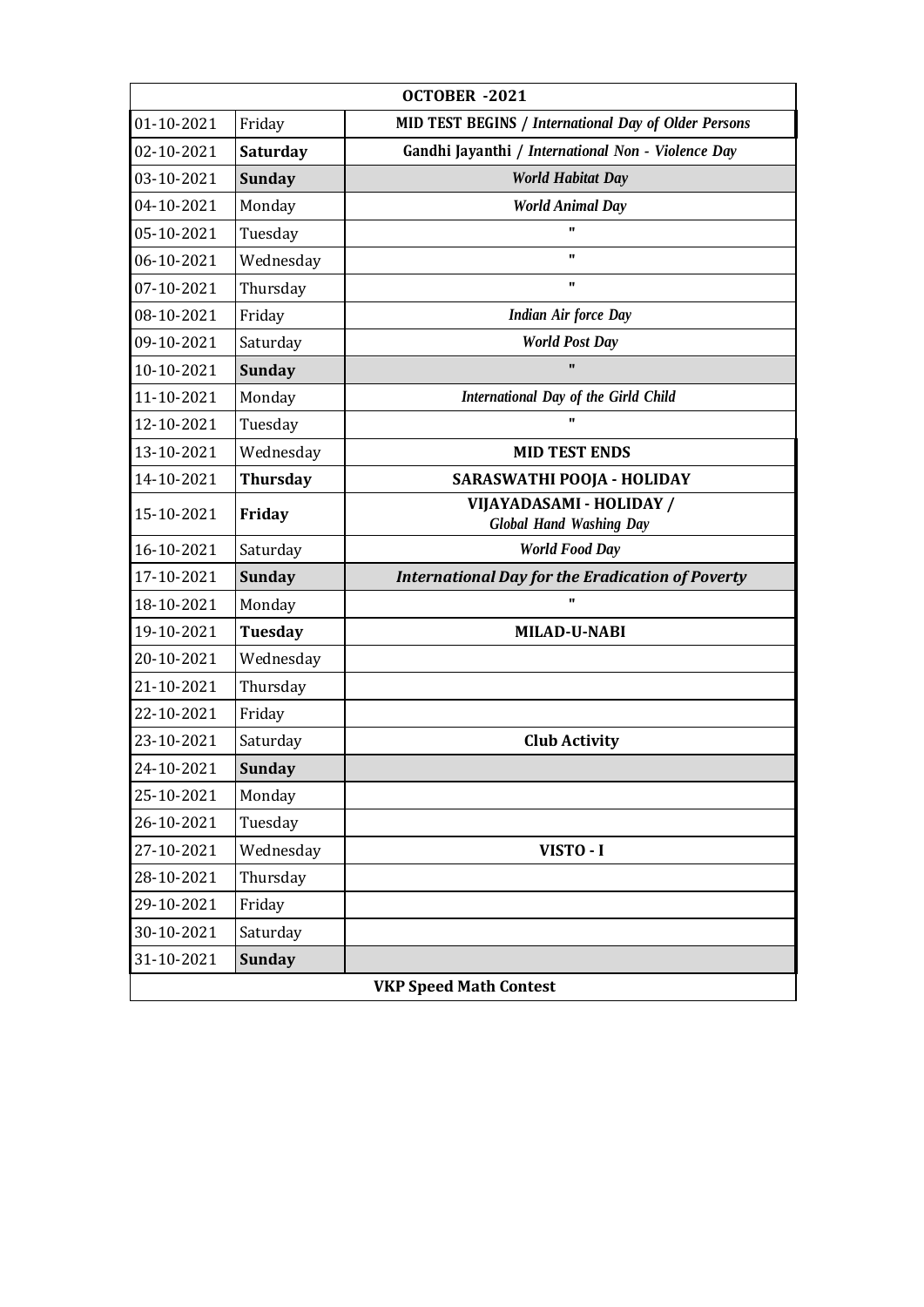| <b>NOVEMBER -2021</b>          |                 |                                        |
|--------------------------------|-----------------|----------------------------------------|
| 01-11-2021                     | Monday          |                                        |
| 02-11-2021                     | Tuesday         |                                        |
| 03-11-2021                     | Wednesday       |                                        |
| 04-11-2021                     | <b>Thursday</b> | Diwali / Founder's Day                 |
| 05-11-2021                     | Friday          |                                        |
| 06-11-2021                     | Saturday        |                                        |
| 07-11-2021                     | <b>Sunday</b>   |                                        |
| 08-11-2021                     | Monday          |                                        |
| 09-11-2021                     | Tuesday         |                                        |
| 10-11-2021                     | Wednesday       | <b>World Science Day</b>               |
| 11-11-2021                     | Thursday        |                                        |
| 12-11-2021                     | Friday          | World Pneumonia Day                    |
| 13-11-2021                     | Saturday        |                                        |
| 14-11-2021                     | <b>Sunday</b>   | <b>CHILDREN'S DAY</b>                  |
| 15-11-2021                     | Monday          |                                        |
| 16-11-2021                     | Tuesday         | <b>International Day for Tolerance</b> |
| 17-11-2021                     | Wednesday       |                                        |
| 18-11-2021                     | Thursday        |                                        |
| 19-11-2021                     | Friday          | <b>National Integration Day</b>        |
| 20-11-2021                     | Saturday        | <b>Club Activity</b>                   |
| 21-11-2021                     | <b>Sunday</b>   |                                        |
| 22-11-2021                     | Monday          |                                        |
| 23-11-2021                     | Tuesday         |                                        |
| 24-11-2021                     | Wednesday       |                                        |
| 25-11-2021                     | Thursday        |                                        |
| 26-11-2021                     | Friday          | <b>National Constitution Day</b>       |
| 27-11-2021                     | Saturday        |                                        |
| 28-11-2021                     | <b>Sunday</b>   |                                        |
| 29-11-2021                     | Monday          |                                        |
| 30-11-2021                     | Tuesday         |                                        |
| <b>VKP Chitravathi Contest</b> |                 |                                        |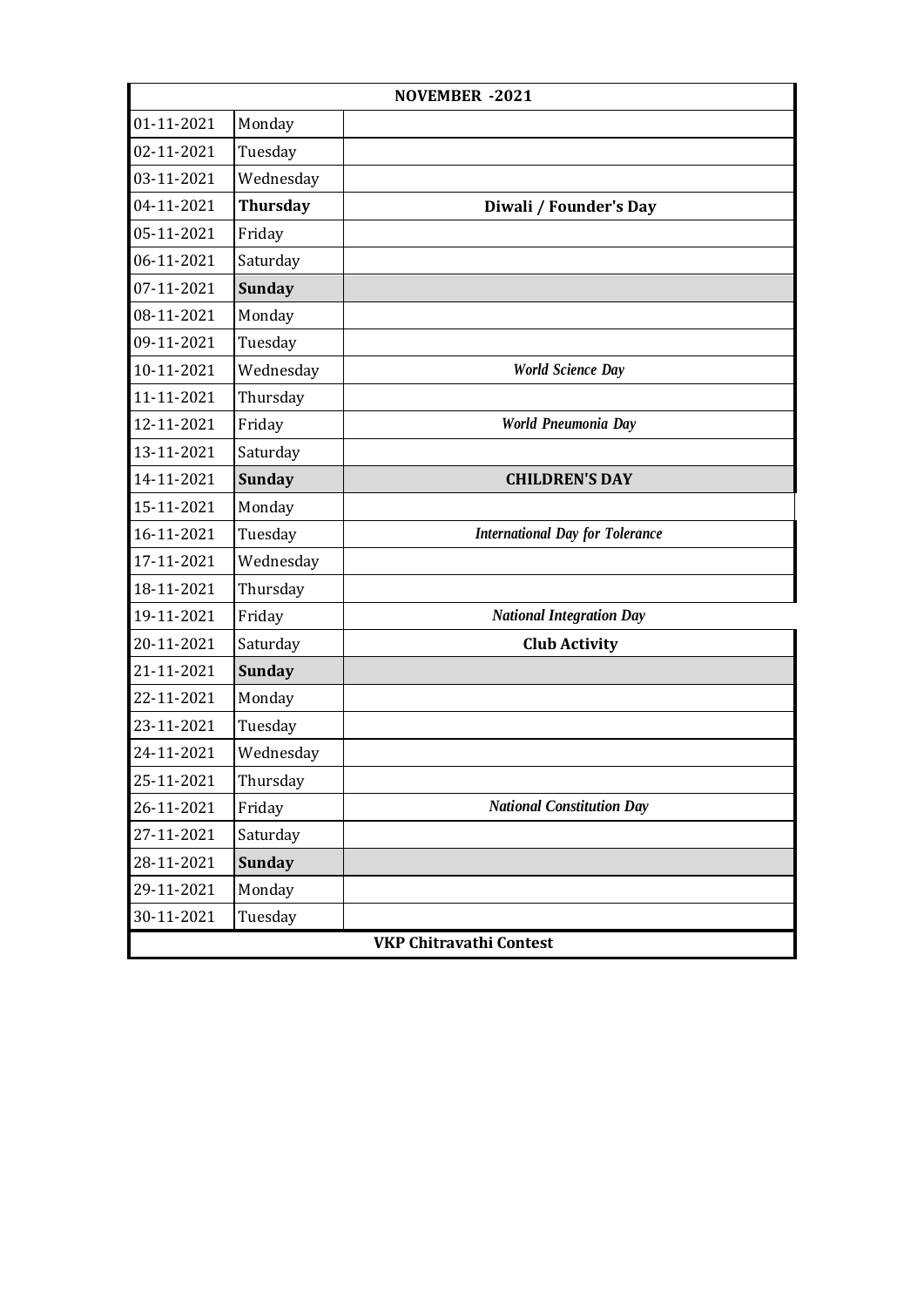| <b>DECEMBER - 2021</b> |                 |                                               |
|------------------------|-----------------|-----------------------------------------------|
| 01-12-2021             | Wednesday       | CAT - II / World AIDS Day                     |
| 02-12-2021             | Thursday        |                                               |
| 03-12-2021             | Friday          |                                               |
| 04-12-2021             | Saturday        | <b>Indian Navy Day</b>                        |
| 05-12-2021             | <b>Sunday</b>   |                                               |
| 06-12-2021             | Monday          | <b>PT III BEGINS</b>                          |
| 07-12-2021             | Tuesday         | $\mathbf{u}$                                  |
| 08-12-2021             | Wednesday       | $\mathbf{u}$                                  |
| 09-12-2021             | Thursday        | <b>International Anti Corruption Day</b>      |
| 10-12-2021             | Friday          | <b>Human Rights Day</b>                       |
| 11-12-2021             | Saturday        | $\mathbf{u}$                                  |
| 12-12-2021             | <b>Sunday</b>   |                                               |
| 13-12-2021             | Monday          |                                               |
| 14-12-2021             | Tuesday         |                                               |
| 15-12-2021             | Wednesday       |                                               |
| 16-12-2021             | Thursday        |                                               |
| 17-12-2021             | Friday          |                                               |
| 18-12-2021             | Saturday        | <b>Club Activity</b>                          |
| 19-12-2021             | <b>Sunday</b>   |                                               |
| 20-12-2021             | Monday          |                                               |
| 21-12-2021             | Tuesday         |                                               |
| 22-12-2021             | Wednesday       | <b>National Mathematics Day</b>               |
| 23-12-2021             | Thursday        |                                               |
| 24-12-2021             | Friday          | <b>HOLIDAYS BEGIN / National Consumer Day</b> |
| 25-12-2021             | <b>Saturday</b> | <b>CHRISTMAS - HOLIDAYS</b>                   |
| 26-12-2021             | <b>Sunday</b>   |                                               |
| 27-12-2021             | Monday          | $\mathbf{u}$                                  |
| 28-12-2021             | Tuesday         | $\mathbf{u}$                                  |
| 29-12-2021             | Wednesday       | $\mathbf{u}$                                  |
| 30-12-2021             | Thursday        | $\pmb{\Pi}$                                   |
| 31-12-2021             | Friday          | $\mathbf{u}$                                  |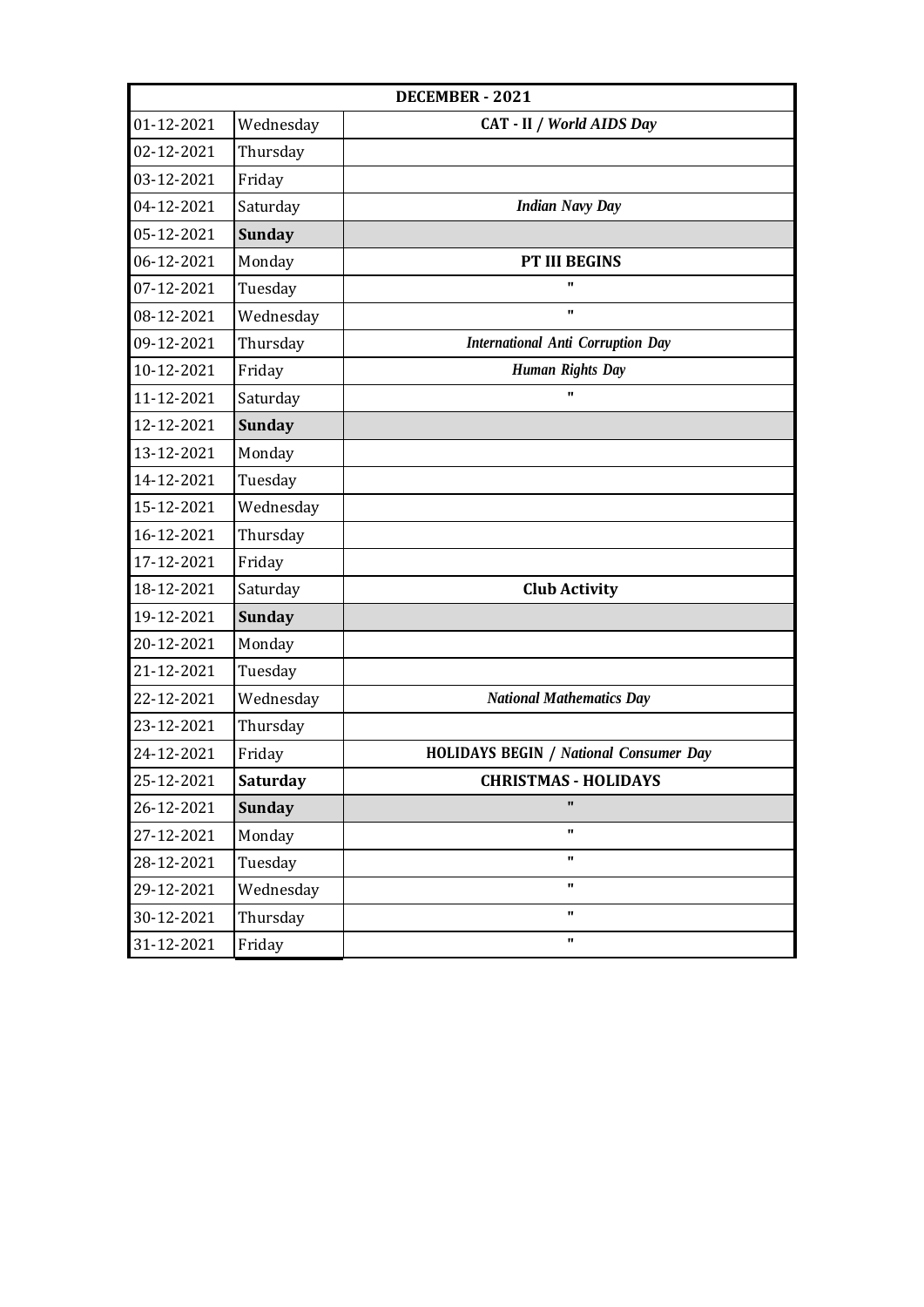|            | JANUARY - 2022 |                                         |  |
|------------|----------------|-----------------------------------------|--|
| 01-01-2022 | Saturday       | <b>New Year</b>                         |  |
| 02-01-2022 | <b>Sunday</b>  |                                         |  |
| 03-01-2022 | Monday         | <b>School Re-opens</b>                  |  |
| 04-01-2022 | Tuesday        |                                         |  |
| 05-01-2022 | Wednesday      |                                         |  |
| 06-01-2022 | Thursday       |                                         |  |
| 07-01-2022 | Friday         |                                         |  |
| 08-01-2022 | Saturday       | <b>Grammar Capsule - II</b>             |  |
| 09-01-2022 | <b>Sunday</b>  |                                         |  |
| 10-01-2022 | Monday         |                                         |  |
| 11-01-2022 | Tuesday        |                                         |  |
| 12-01-2022 | Wednesday      | <b>National Youth Day</b>               |  |
| 13-01-2022 | Thursday       | <b>BHOGHI</b>                           |  |
| 14-01-2022 | Friday         | <b>PONGAL</b>                           |  |
| 15-01-2022 | Saturday       | National Army Day / THIRUVALLUVAR DAY   |  |
| 16-01-2022 | <b>Sunday</b>  | <b>UZHAVAR THIRUNAAL</b>                |  |
| 17-01-2022 | Monday         |                                         |  |
| 18-01-2022 | Tuesday        |                                         |  |
| 19-01-2022 | Wednesday      |                                         |  |
| 20-01-2022 | Thursday       |                                         |  |
| 21-01-2022 | Friday         |                                         |  |
| 22-01-2022 | Saturday       |                                         |  |
| 23-01-2022 | <b>Sunday</b>  |                                         |  |
| 24-01-2022 | Monday         | <b>National Girl Child Day</b>          |  |
| 25-01-2022 | Tuesday        | <b>National Tourism Day / CAT - III</b> |  |
| 26-01-2022 | Wednesday      | <b>Republic Day</b>                     |  |
| 27-01-2022 | Thursday       |                                         |  |
| 28-01-2022 | Friday         |                                         |  |
| 29-01-2022 | Saturday       |                                         |  |
| 30-01-2022 | <b>Sunday</b>  |                                         |  |
| 31-01-2022 | Monday         | PT - IV Begins                          |  |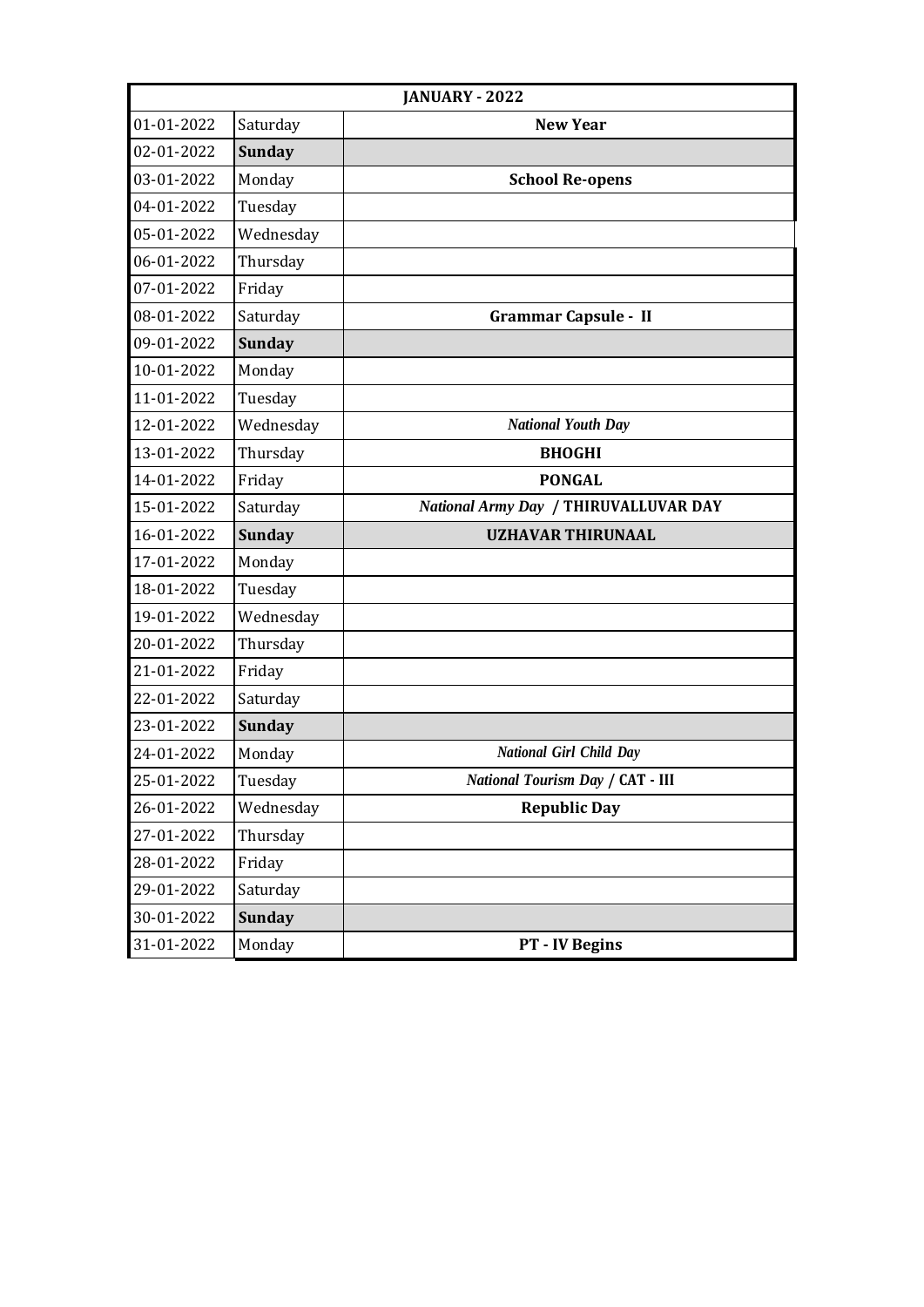|                              | <b>FEBRUARY - 2022</b> |                                                 |  |
|------------------------------|------------------------|-------------------------------------------------|--|
| 01-02-2022                   | Tuesday                | $\mathbf{u}$                                    |  |
| 02-02-2022                   | Wednesday              | $\mathbf{u}$                                    |  |
| 03-02-2022                   | Thursday               | $\mathbf{u}$                                    |  |
| 04-02-2022                   | Friday                 | $\mathbf{u}$<br><b>World Cancer Day</b>         |  |
| 05-02-2022                   | Saturday               | <b>PT - IV ENDS</b>                             |  |
| 06-02-2022                   | <b>Sunday</b>          |                                                 |  |
| 07-02-2022                   | Monday                 |                                                 |  |
| 08-02-2022                   | Tuesday                |                                                 |  |
| 09-02-2022                   | Wednesday              |                                                 |  |
| 10-02-2022                   | Thursday               |                                                 |  |
| 11-02-2022                   | Friday                 |                                                 |  |
| 12-02-2022                   | Saturday               |                                                 |  |
| 13-02-2022                   | <b>Sunday</b>          |                                                 |  |
| 14-02-2022                   | Monday                 |                                                 |  |
| 15-02-2022                   | Tuesday                |                                                 |  |
| 16-02-2022                   | Wednesday              |                                                 |  |
| 17-02-2022                   | Thursday               |                                                 |  |
| 18-02-2022                   | Friday                 |                                                 |  |
| 19-02-2022                   | Saturday               | <b>Club Activity</b>                            |  |
| 20-02-2022                   | <b>Sunday</b>          |                                                 |  |
| 21-02-2022                   | Monday                 | <b>International Mother Language Day</b>        |  |
| 22-02-2022                   | Tuesday                |                                                 |  |
| 23-02-2022                   | Wednesday              | VISTO - II                                      |  |
| 24-02-2022                   | Thursday               |                                                 |  |
| 25-02-2022                   | Friday                 | <b>Annual Exam Portion Completion</b>           |  |
| 26-02-2022                   | Saturday               |                                                 |  |
| 27-02-2022                   | <b>Sunday</b>          |                                                 |  |
| 28-02-2022                   | Monday                 | Academic Inspection / International Science Day |  |
| <b>VKP Spell Bee Contest</b> |                        |                                                 |  |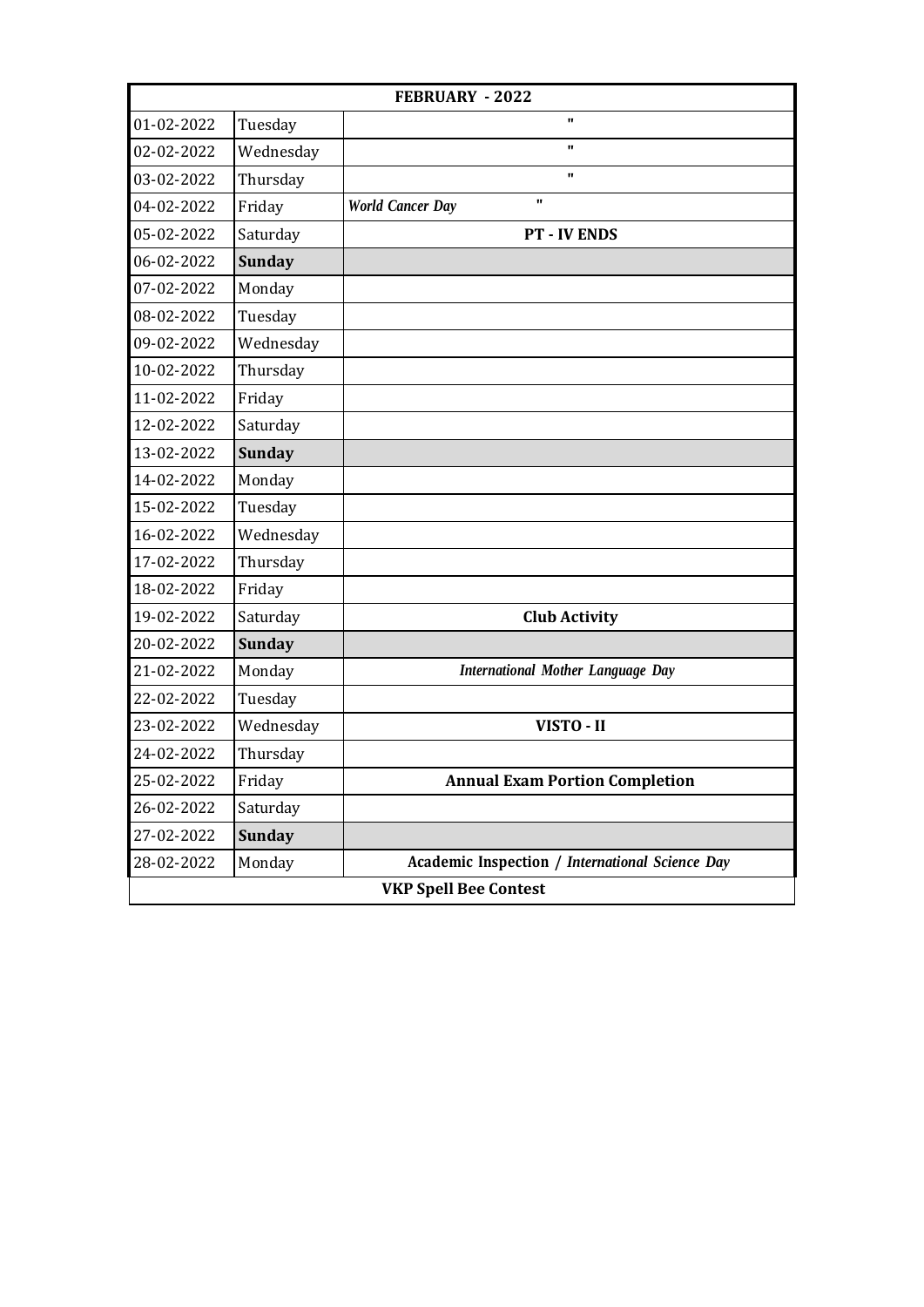| <b>MARCH - 2022</b> |               |                                                  |
|---------------------|---------------|--------------------------------------------------|
| 01-03-2022          | Tuesday       | <b>Annual Exam Revision</b>                      |
| 02-03-2022          | Wednesday     |                                                  |
| 03-03-2022          | Thursday      | $\mathbf{u}$                                     |
| 04-03-2022          | Friday        | $\mathbf{u}$                                     |
| 05-03-2022          | Saturday      | $\mathbf{u}$                                     |
| 06-03-2022          | <b>Sunday</b> |                                                  |
| 07-03-2022          | Monday        | $\mathbf{u}$                                     |
| 08-03-2022          | Tuesday       | $\mathbf{u}$<br><b>International Women's Day</b> |
| 09-03-2022          | Wednesday     | $\mathbf{u}$                                     |
| 10-03-2022          | Thursday      | $\mathbf{u}$                                     |
| 11-03-2022          | Friday        | $\mathbf{u}$                                     |
| 12-03-2022          | Saturday      | $\mathbf{u}$                                     |
| 13-03-2022          | <b>Sunday</b> |                                                  |
| 14-03-2022          | Monday        | <b>Annual Exam Begins</b>                        |
| 15-03-2022          | Tuesday       | <b>World Consumer Rights Day</b>                 |
| 16-03-2022          | Wednesday     |                                                  |
| 17-03-2022          | Thursday      |                                                  |
| 18-03-2022          | Friday        |                                                  |
| 19-03-2022          | Saturday      |                                                  |
| 20-03-2022          | <b>Sunday</b> |                                                  |
| 21-03-2022          | Monday        | <b>World Forest Day</b>                          |
| 22-03-2022          | Tuesday       | <b>World Water Day</b>                           |
| 23-03-2022          | Wednesday     | <b>Annual Exam Ends</b>                          |
| 24-03-2022          | Thursday      |                                                  |
| 25-03-2022          | Friday        | <b>World TB Day</b>                              |
| 26-03-2022          | Saturday      |                                                  |
| 27-03-2022          | <b>Sunday</b> | <b>HOLIDAYS</b>                                  |
| 28-03-2022          | Monday        | $\pmb{\Pi}$                                      |
| 29-03-2022          | Tuesday       | $\mathbf{u}$                                     |
| 30-03-2022          | Wednesday     | $\mathbf{u}$                                     |
| 31-03-2022          | Thursday      | $\mathbf{u}$                                     |